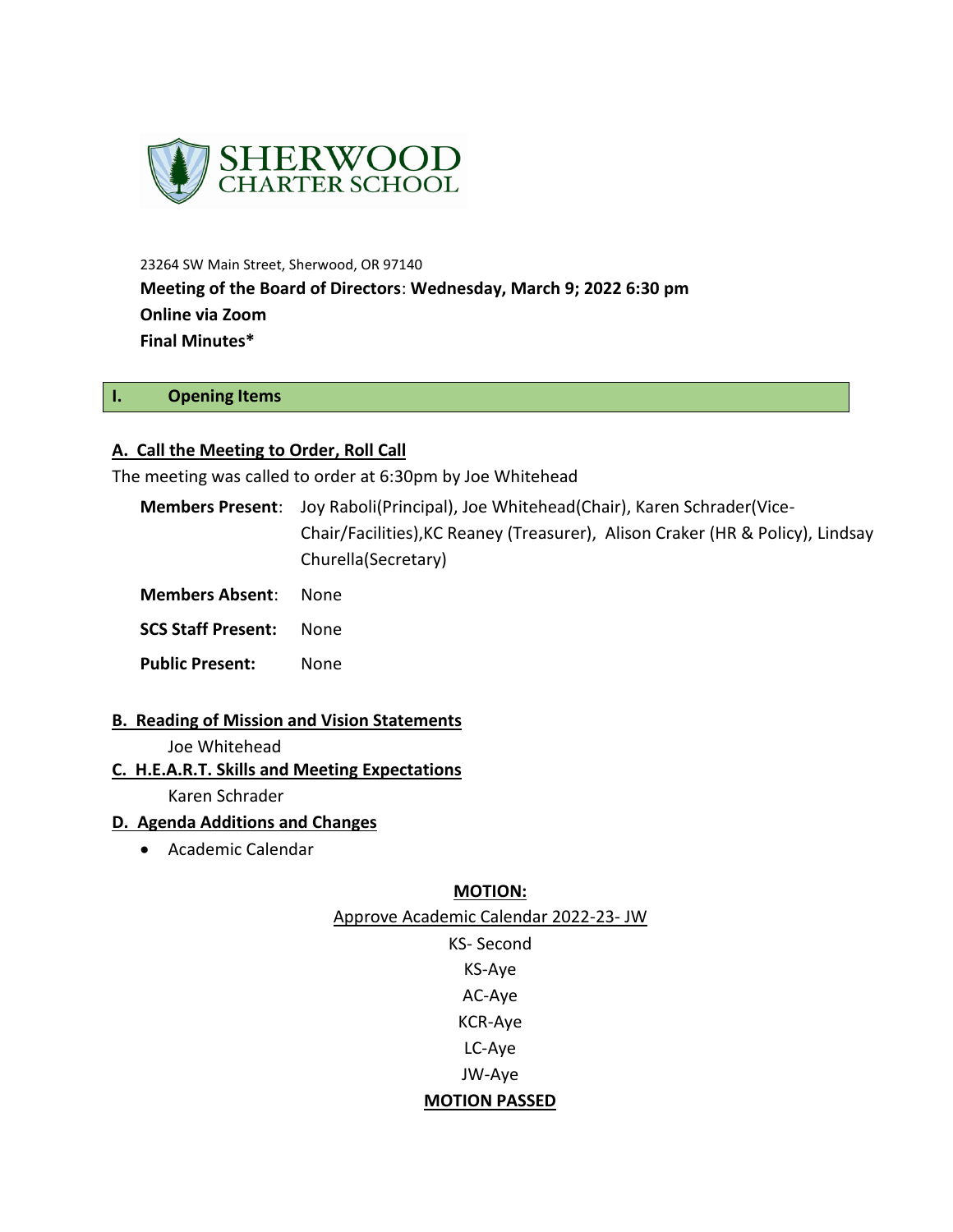# **E. 2022-23 Spring Lottery K-8**

Angela Havlenik and Cheryl McLeoud read off Spring Lottery applicants.

# **MOTION:**

Move to accept Spring Lottery Results-JW KS- Second KS-Aye AC-Aye KCR-Aye LC-Aye JW-Aye **MOTION PASSED**

# **F. Approval of Previous Minutes**

• Postpone until future meeting

# **G. Public Comment**

- Asher Cooke(Middle School)- Suggests more free will with hair color
- Leadership Academy would like more control over dress code
- Leadership Academy would like to be included in the dress code decision making process.
	- Response from Ms. Raboli- The dress code can be reviewed with possible revisions post- Covid. Some aspects of the policy have slid and some items are outdated. A Middle School student representative could be possible.

# **II. Academic Excellence**

# **A. Administrator's Report/Safety Committee Report**

- A. Mask Mandate lifted masks are optional as of 3/12/2022
- B.
- o Angela Havlinek, Karen Schrader and Ms. Raboli met with Tim Brandt re: Lease Renewal.
- o Had 1:1 meetings with teachers re: plans for next year. Job openings have been posted. The goal is to be wrapped up with interviews mid- April
- Goal1.) Classroom observation data recorded in observation binder

-Anecdotal coaching topics recorded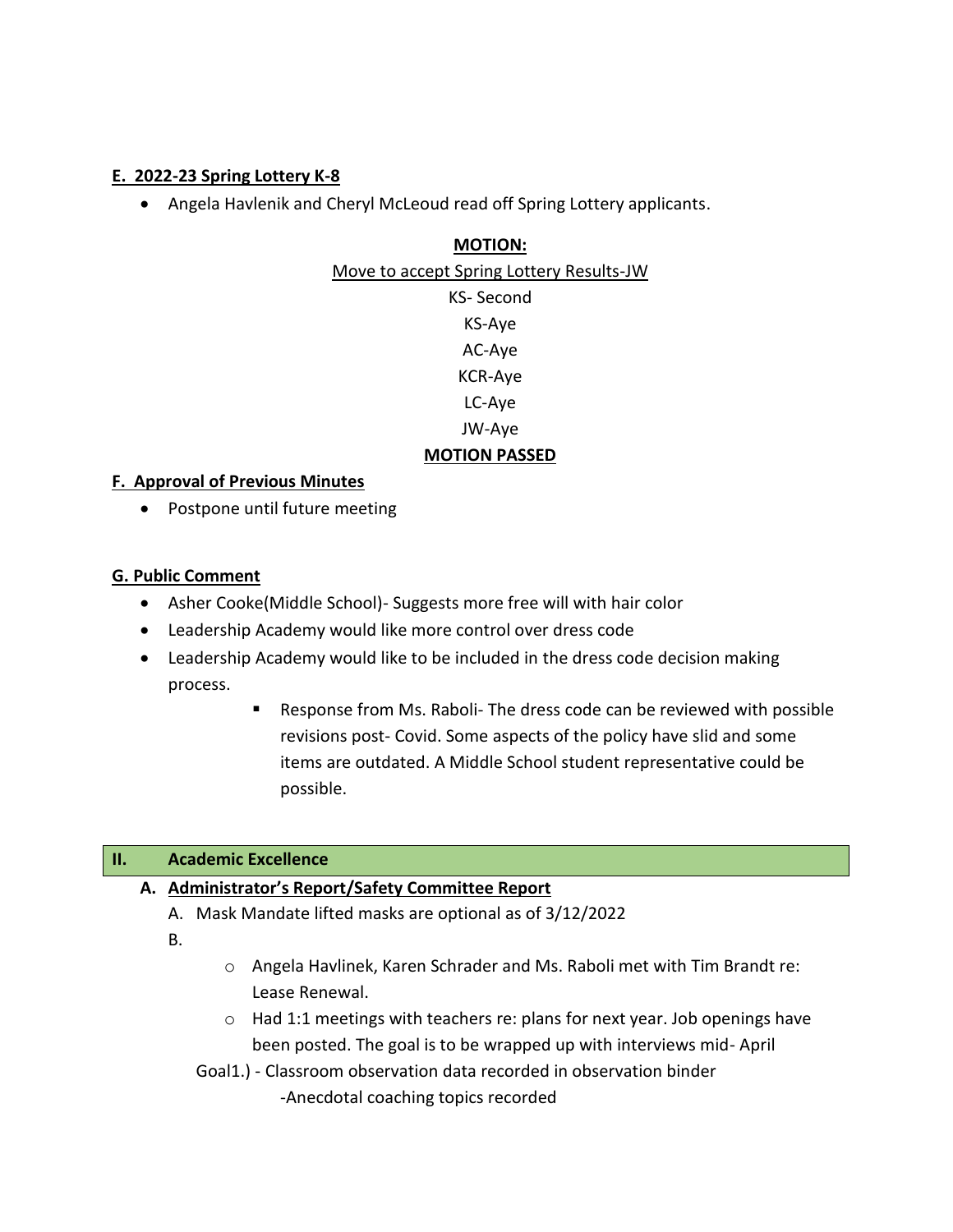-Curriculum Map reviewed and revised for 22-23 school year

- Trimester pacing guides reviewed and revised for 22-23 school year

Goal2.) – Work with Cheryl to improve search results with Google

-Analyze enrollment data

-Report on enrollment for 22-23 school year

Goal3.)-Equity Training

-Monthly staff meeting book talks

-Equity Training date to be scheduled

-Teachers present training at Board meeting

Goal4.)-Monthly Book Talk at spring staff meeting

-Discuss burnout

-Teachers and staff fill out end of year survey on burnout

-Teachers and staff mitigate own burnout

-Individual check-in with teachers

### **C. Administrator Contract**

| <b>IVIUTION:</b>                            |
|---------------------------------------------|
| Move to offer Ms. Raboli 2 year contract-JW |
| KS-Second                                   |
| KS-Aye                                      |
| <b>KCR-Aye</b>                              |
| LC-Aye                                      |
| AC-Aye                                      |
| JW-Aye                                      |
| <b>MOTION PASSED</b>                        |
|                                             |

**MOTION:**

Agenda Addition: Academic Calendar- Calendar was revised for 2022-23 school year.

| <b>MOTION:</b>                                         |
|--------------------------------------------------------|
| Move to Approve Calendar for 2022-23 School Years - KS |
| JW-Second                                              |
| KS-Aye                                                 |
| <b>KCR-Aye</b>                                         |
| JW-Aye                                                 |
| AC-Aye                                                 |
| LC-Aye                                                 |
| <b>MOTION PASSED</b>                                   |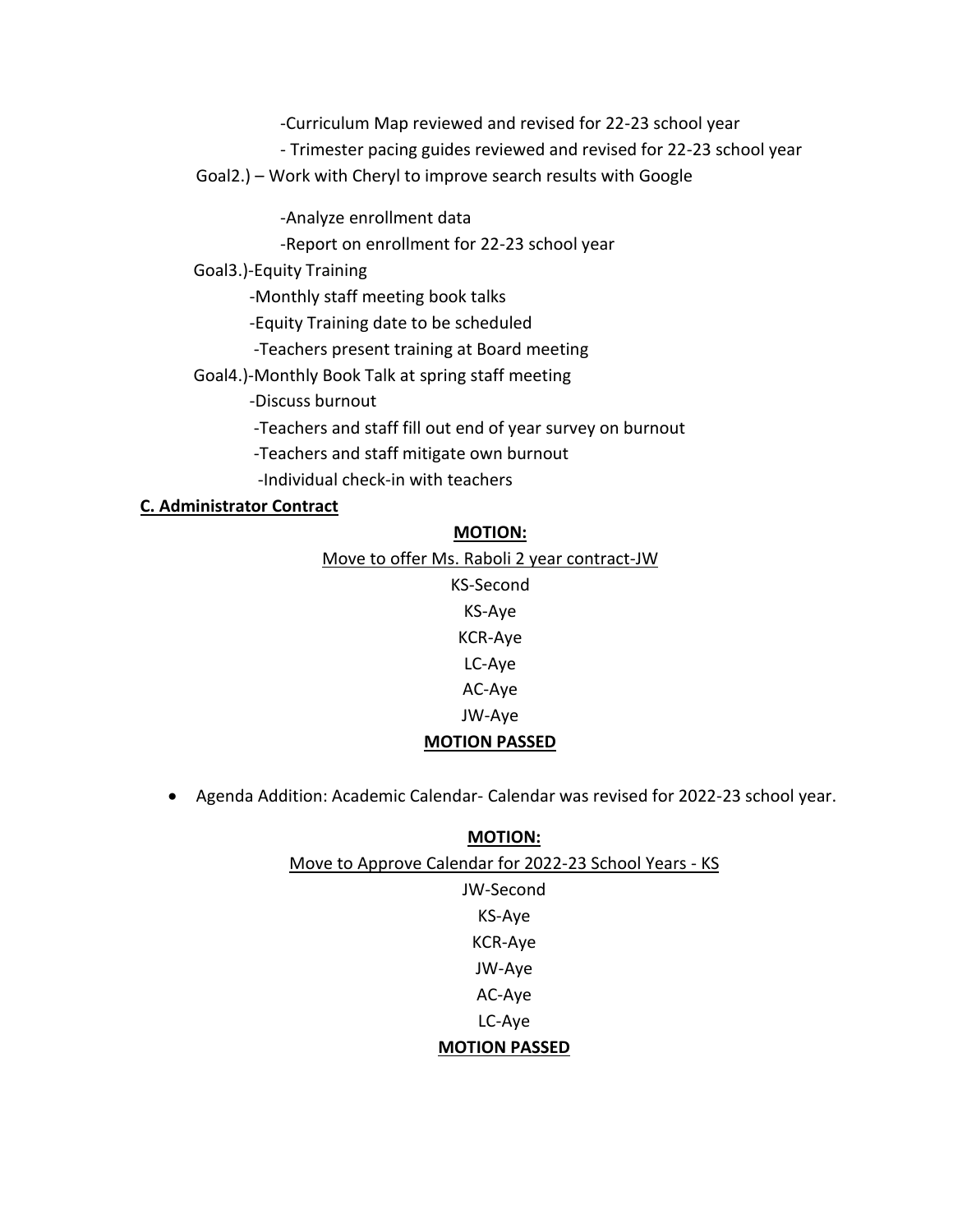# **III. PAC / Finance / Fundraising**

#### **A. PAC Report**

No report

#### **B. Treasurer's / Finance Committee Report**

KC Reaney

- 12K budget deficit
- 15k was last month's deficit
- Looking for fundraising ideas

### **C. Fundraising Report**

Tara Garcia

- $\bullet$  \$7,200 is the total value of donated items
- Sending out a flyer in April
- Posting a digital reminder
- Using yard signs to advertise
- Auction date May 9-15

# **IV. Facilities / Operations**

#### **A. Facilities Update**

Karen Schrader

 Compared 3 year rolling lease to a 3 year term lease. 3 year rolling has more perks

### **V. Governance**

# **A. Update Deliverables and Calendar Planning**

Karen Schrader

- Draft budget
- Look at property tax exemption